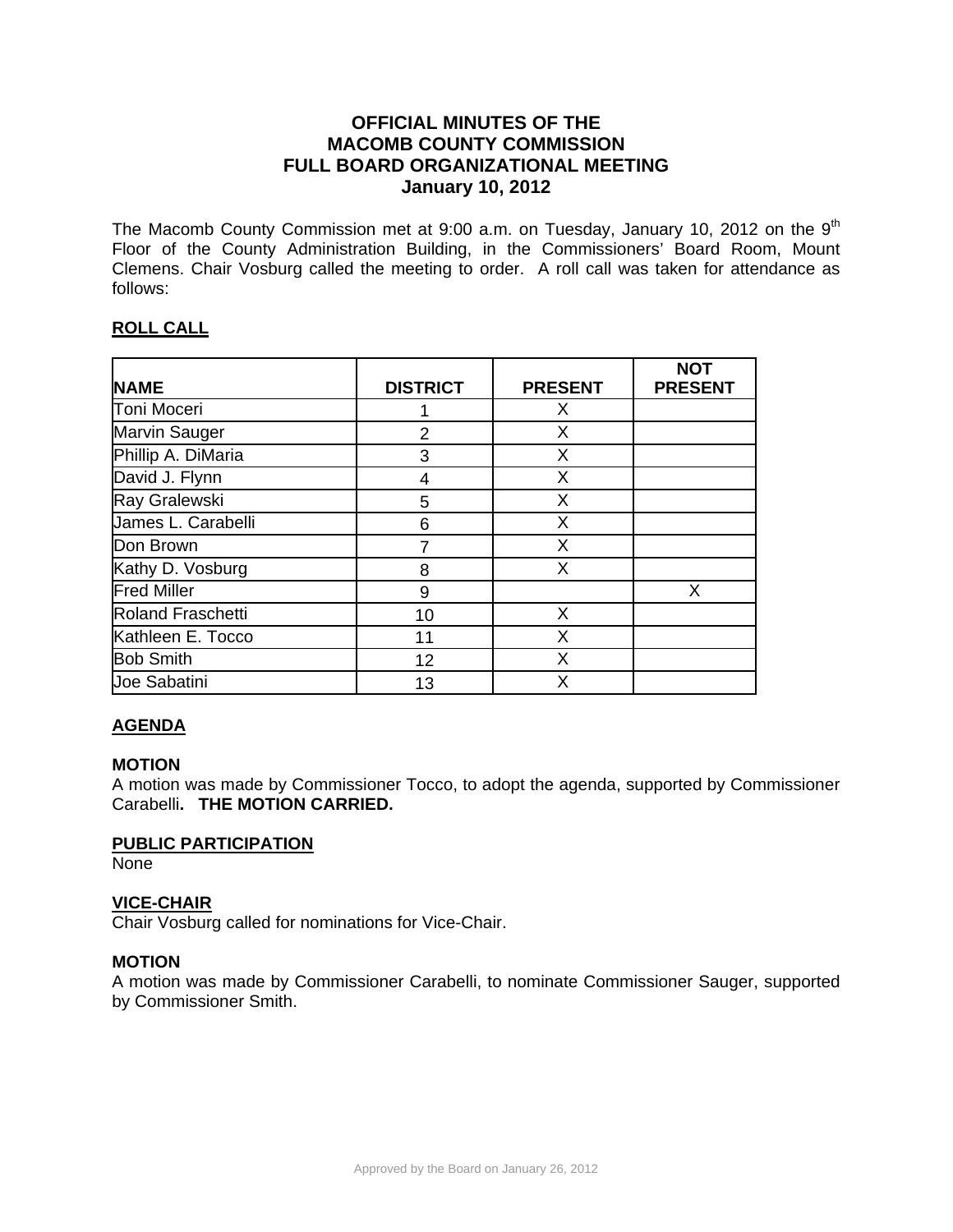### **MOTION**

A motion was made by Commissioner Tocco, to nominate Commissioner Flynn, supported by Commissioner Moceri.

#### **ROLL CALL VOTE**

| <b>NAME</b>              | <b>DISTRICT</b> | <b>SAUGER</b> | <b>FLYNN</b> |
|--------------------------|-----------------|---------------|--------------|
| Toni Moceri              |                 |               | X            |
| Marvin Sauger            | $\overline{2}$  | X             |              |
| Phillip A. DiMaria       | 3               |               | X            |
| David J. Flynn           | 4               |               | X            |
| Ray Gralewski            | 5               | X             |              |
| James L. Carabelli       | 6               | X             |              |
| Don Brown                | $\overline{7}$  | X             |              |
| Kathy D. Vosburg         | 8               | X             |              |
| <b>Fred Miller</b>       | 9               |               |              |
| <b>Roland Fraschetti</b> | 10              | X             |              |
| Kathleen E. Tocco        | 11              |               | X            |
| <b>Bob Smith</b>         | 12              | X             |              |
| Joe Sabatini             | 13              | Χ             |              |
| <b>TOTALS:</b>           |                 | 8             | 4            |

**COMMISSIONER SAUGER WAS ELECTED VICE-CHAIR - ONE YEAR TERM ENDING DECEMBER 31, 2012.** 

#### **SERGEANT-AT-ARMS**

Chair Vosburg called for nominations for Sergeant-At-Arms.

#### **MOTION**

A motion was made by Commissioner Carabelli, to nominate Commissioner Miller, supported by Commissioner Flynn. **THE MOTION CARRIED.** 

#### **MOTION**

A motion was made by Commissioner DiMaria, to close nominations, supported by Commissioner Smith . **THE MOTION CARRIED.**

#### **COMMISSIONER MILLER WAS ELECTED SERGEANT-AT-ARMS – ONE YEAR TERM ENDING DECEMBER 31, 2012.**

#### **NEW BUSINESS**

None

#### **PUBLIC PARTICIPATION** None